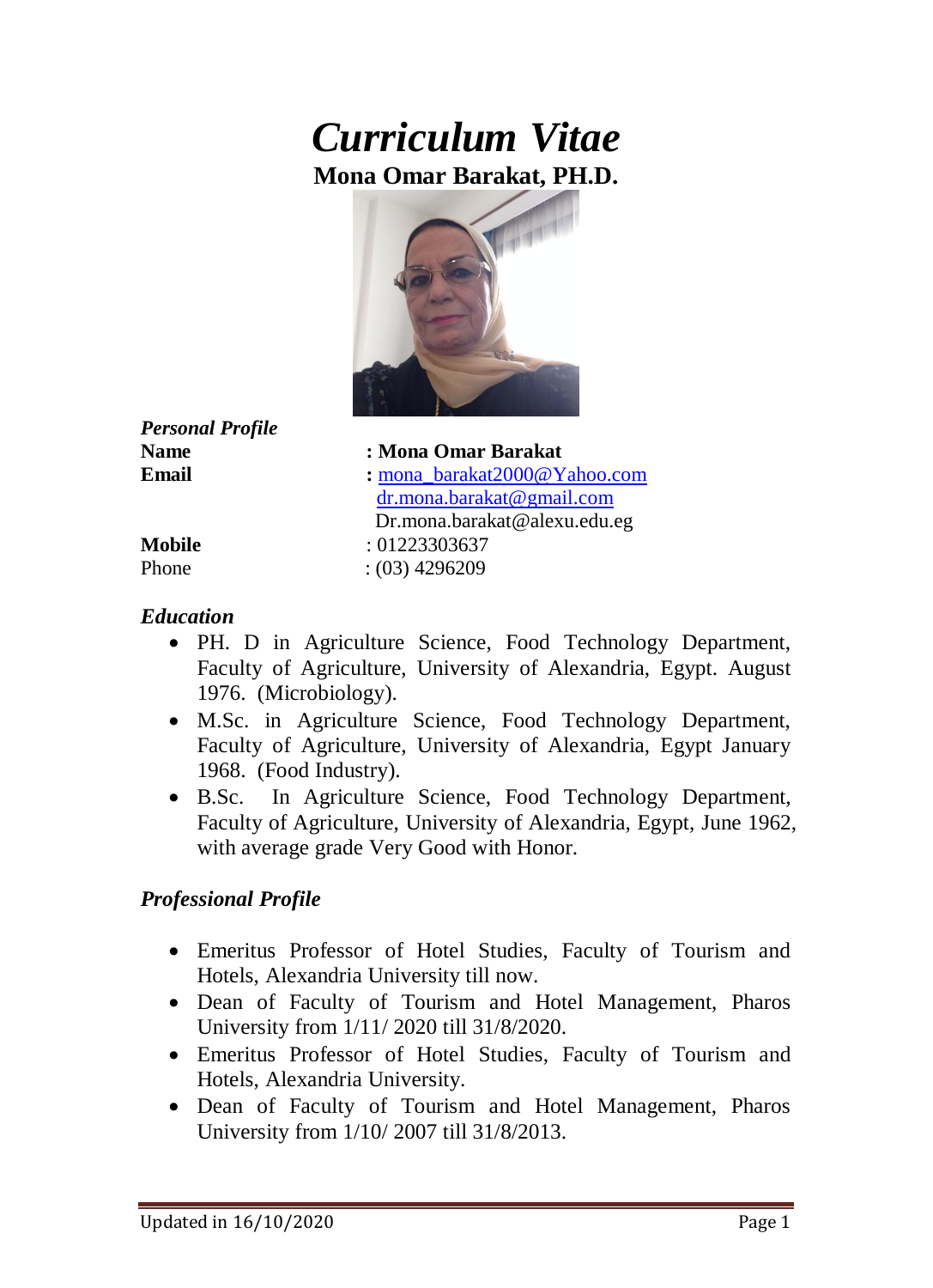- Professor of Hotel Studies, Faculty of Tourism and Hotels, Alexandria University till August 2006.
- Dean and Founder of the High Institute for Hotel Tourism EGOTH, in Alexandria from 3/9/2000 to 18/1/2004.
- Head of the Hotel Department in Faculty of Tourism and Hotels from 1/1/1994 to 31/7/2000.
- Dean of Faculty of Tourism and Hotels, Univ. of Alex from 3/8/1996 to 2/8/.1999.
- Vice Dean of the same Faculty from 1/1/1993 to 2/8/1996.
- Professor of Home Economics, Department of Home Economics, Faculty of Agriculture, Univ. of Alex. From April 1987 to December 1993.
- Associate Professor, in the same Department and the same Univ. from 30/3/1982 to 31/3/1987.
- Lecturer of Home Economics, in the same Department and the same Univ. From 29/2/1977 to 31/3/1982.
- Head of the quality control Laboratory in the Baker's Yeast Factory, Alexandria. From August 1968 to March 1977.
- Microbiologist in the Baker's Yeast Factory in Alexandria from August 1962 to July 1968.

# *Academic Honors and Awards*

• Holder of the Honor Award of the University of Alexandria Egypt for year 2005.

# *Scientific Affiliations*

- Member of the committee for promoting professors and associates Professors in the field of Tourism and Hotel management (2004- 2007). Round 9.
- Member of the committee for promoting Professors and associates Professors in the field of Tourism and Hotel management (1998- 2001) Round 7.
- Member of the committee for promoting professors and associates Professors in the field of Home Economics (1998-1995) Round 6.

# *Educational & Training Experience*

- Visiting Professor, Cornell University, U.S.A., through the International Nutrition Program and Hubert Humphrey Fellowship for six months starting from July 1984.
- Training course at the Institute of Microbiology at Darmstadt, West Germany for 3 months starting from September 1980, in Prof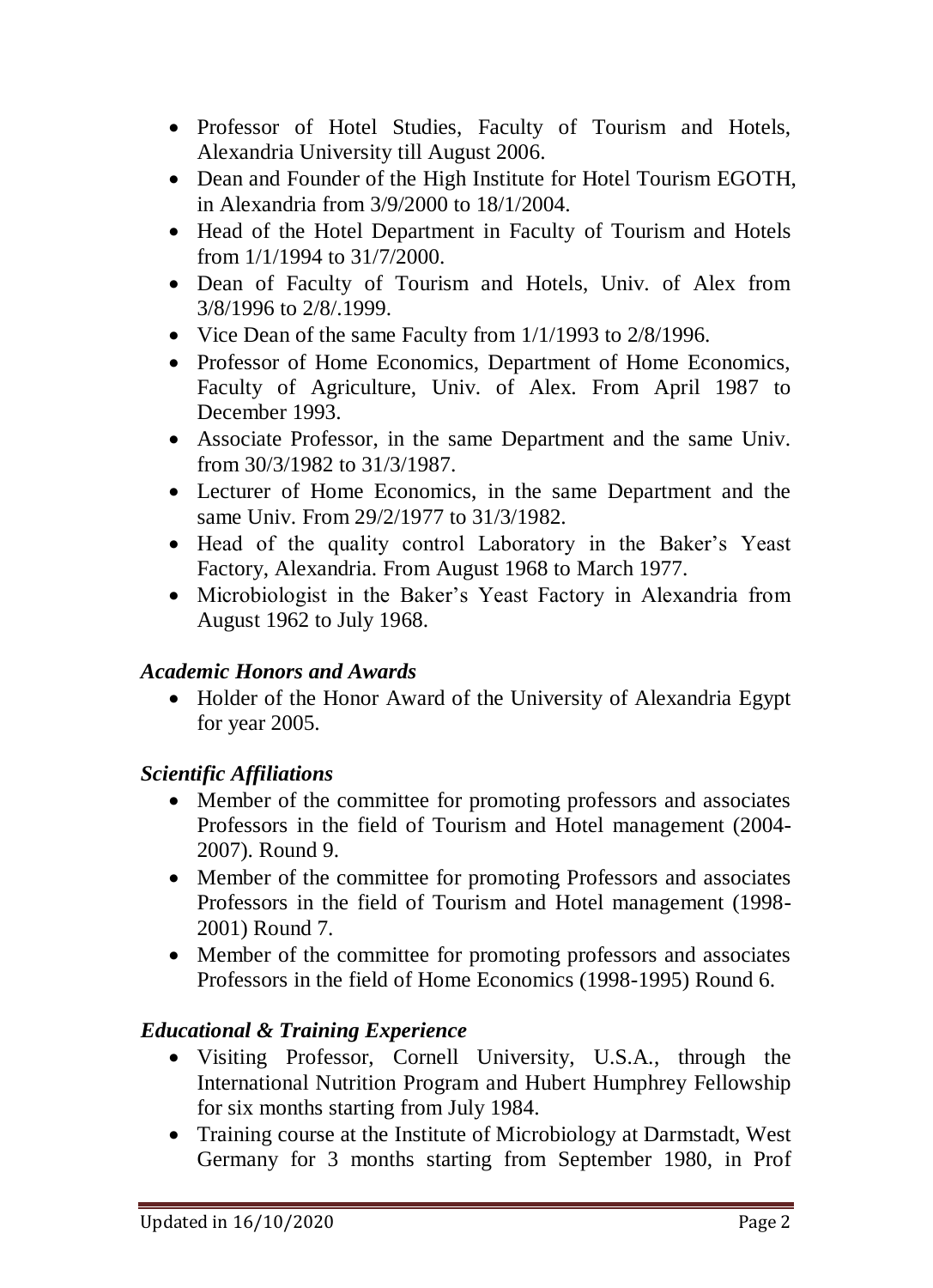Zimmermann, D., F., K. Laboratory to study the mutational effect of the environmental pollutant by using certain strains of yeasts.

- Training mission to West Germany studying at Microbiological Institute of the George August University of Gottingen starting from October 1974 till the end of September 1975.
- Visiting Professor of Tourism Management in Qiongzhou University, China , December 5,2010
- Completed High level Seminar on *Tourism Management for Developing countries* sponsored by Ministry of Education and organized by Qiongzhou University from November 15, 2010 to December 5,2010 in Sanya, the People's Republic of China.
- Attended a training course entitled "External Review (Comprehensive Course) during the period of 16-19/02/2015. ". National Authority for Quality Assurance and Accreditation.

# *Courses Taught*

#### **Under Graduate**

- Human Nutrition
- Selection, preparation, evaluation of food
- Principles of Home Economics
- Public Health
- Consumable Economics
- Food Microbiology
- Special studies in Food Hygiene
- **Introduction to the Hospitality Industry**
- **Introduction to Tourism and Hospitality Management**
- **Restaurant Management**.
- **Food and Beverage Control**
- **Food and Beverage Management**
- **Feasibility studies**
- **Menu planning**
- **Food and Nutrition**
- **International cooking**
- **Art of Cooking**
- **Group feeding.**
- **Food and Beverage Quality Control**
- **Entrepreneur in hospitality industry.**
- **The Basic Principals of Cooking**

#### **Post Graduate**